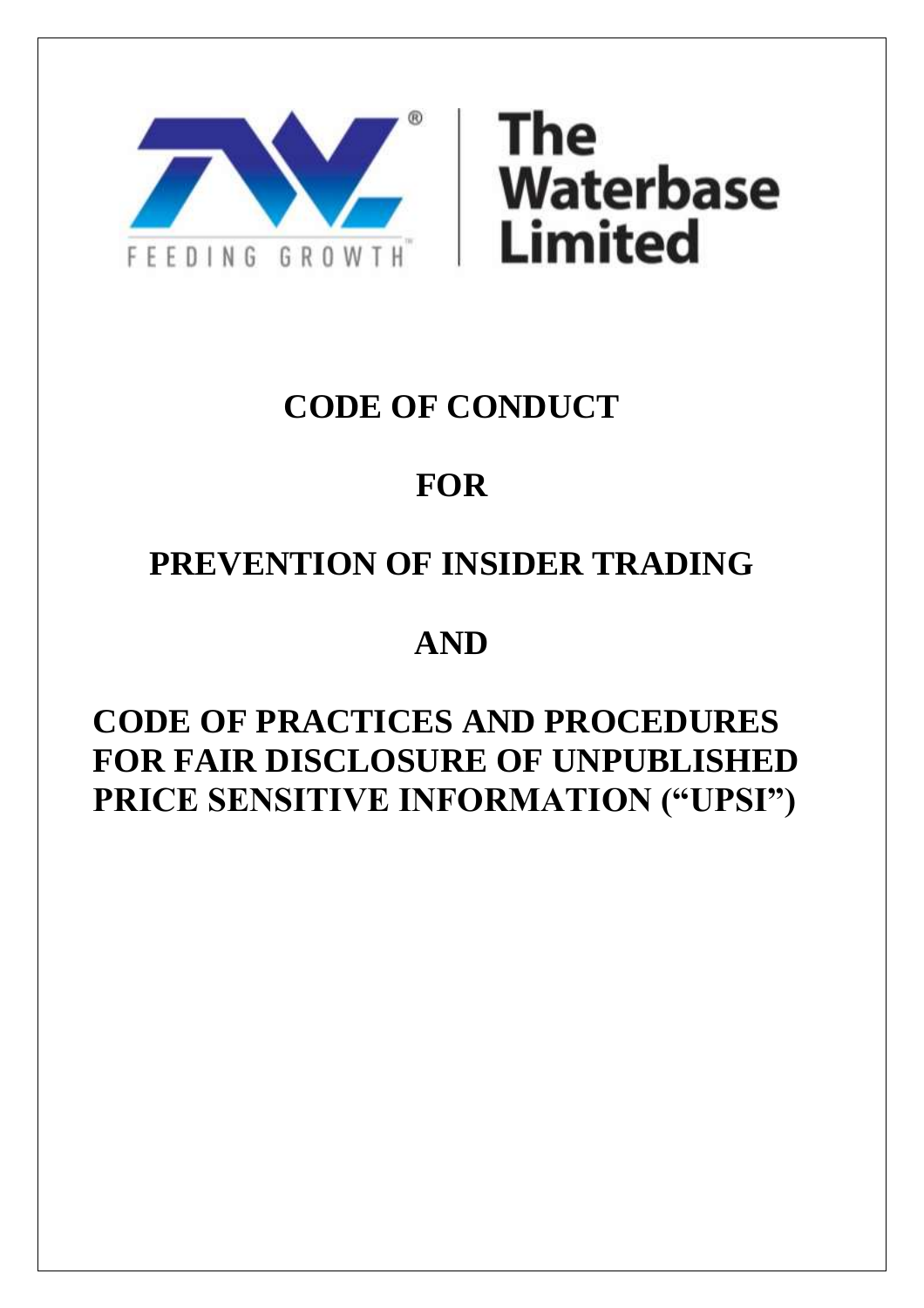## **PART A**

## **CODE OF CONDUCT FOR PREVENTION OF INSIDER TRADING**

## **1) Preamble**

This Code of Conduct for Prevention of Insider Trading (Code) is being framed by the Company as required by Securities and Exchange Board of India (Prohibition of Insider Trading) Regulations, 2015 ('Regulations'). The Code lays down the policy of the Company in ensuring Unpublished Price Sensitive Information (UPSI), as defined herein, is protected, communicated on need to know basis and is not subject to misuse to the disadvantage of public investors.

The Code among other things also seeks to ensure timely and adequate disclosure of Unpublished Price Sensitive Information to the investor community by the Company to enable them to take informed investment decisions with regard to the Company's Securities. The requirements of the Code are in accordance with the framework specified by the Regulations and are in addition to the Compliances specified by the Regulations.

#### **2) Definitions**

- a) "Compliance Officer" of the Company shall mean the Company Secretary or any other official as designated by the Board from time to time and who shall be responsible for compliance of policies, procedures, maintenance of records, monitoring adherence to the rules for the preservation of unpublished price sensitive information, monitoring of trades and the implementation of the codes specified in the Regulations under the overall supervision of the Board of Directors of the Company.
- b) "Connected Persons" means such persons defined as connected or deemed to be connected persons under the SEBI (Prevention of Insider Trading) Regulations, 2015.
- c) "Designated Person" shall mean:
	- 1. All Directors
	- 2. All Key Managerial Personnel as defined under the Companies Act, 2013
	- 3. All Officers in the rank of General Manager and above;
	- 4. All Officers identified by CEO / CFO in Finance, Accounts & Secretarial Departments;
	- 5. Any other person / employees designated by the CEO / Compliance Officer having regard to the access that such employee may be expected to have of UPSI.
	- 6. Any person having a fiduciary, contractual or professional relationship with the Company such as auditors, accountancy firms, law firms, analysts, consultants etc assisting or advising the Company who would be reasonably be expected to have access to UPSI.
	- 7. Immediate Relatives of persons covered above.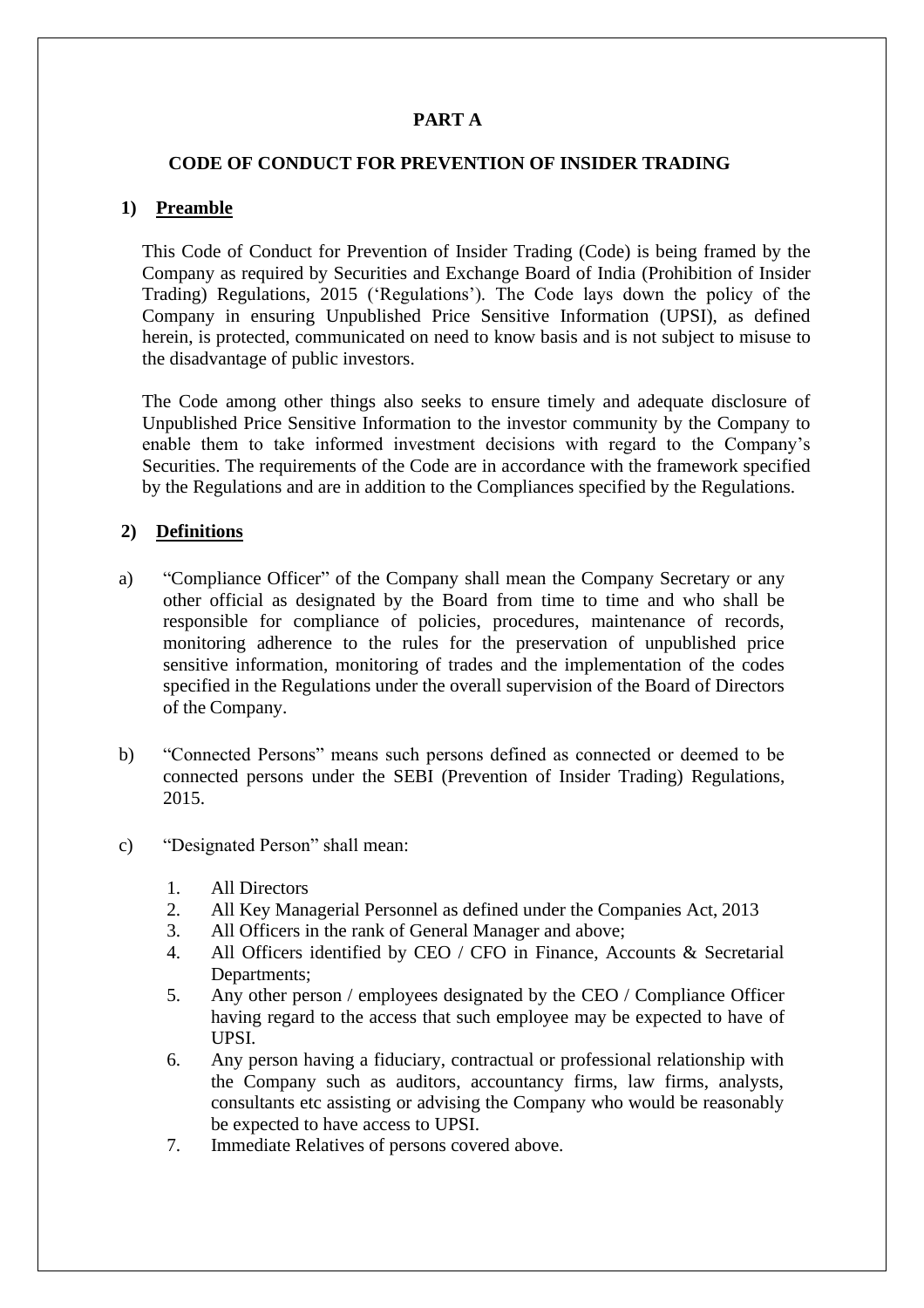- d) "Immediate relative" means spouse of a person, and includes parent, sibling, and child of such person or of the spouse, any of whom is either dependent financially on such person, or consults such person in taking decisions relating to trading in securities:
- e) "Insider" means any person who is:
	- 1. a connected person; or
	- 2. in possession of or having access to unpublished price sensitive information;
- f) "trading" means and includes subscribing, buying, selling, dealing, or agreeing to subscribe, buy, sell, deal in any securities, and "trade" shall be construed accordingly
- g) "Unpublished Price Sensitive Information" (UPSI) means any information pertaining to the Company or its Securities, directly or indirectly, that is not generally available which upon becoming generally available, is likely to materially affect the price of the securities and shall, ordinarily include, but not restricted to, information relating to the following:
	- 1. Financial Results;
	- 2. Dividends;
	- 3. Change in capital structure;
	- 4. Mergers, De-mergers, Acquisitions, Delistings, Disposals and expansion of business and such other transactions;
	- 5. Changes in key managerial personnel.
- h) "Legitimate Purpose" shall include sharing of Unpublished Price Sensitive Information by a Designated Person with partners, collaborators, lenders, customers, suppliers, merchant bankers, legal advisors, auditors, insolvency professionals or other advisors or consultants, provided that such sharing has not been carried out to evade or circumvent the prohibitions of the Insider Trading Regulations as amended from time to time, in the ordinary course of business or otherwise in furtherance of such business activities as approved by the Board. As such, it is a legal standard which is subjective in nature and will need to be tested in each fact and specific instance.
- i) All other terms and words not defined herein shall have the same meaning and definition assigned to them in the Securities and Exchange Board of India (Prohibition of Insider Trading) Regulations, 2015.

## **3) Role of Compliance Officer**

(i) The Compliance Officer shall report to the Board of Directors and in particular, shall provide reports to the Chairman of the Audit Committee, at such frequency as may be stipulated by the Board of directors, but not less than once in a year.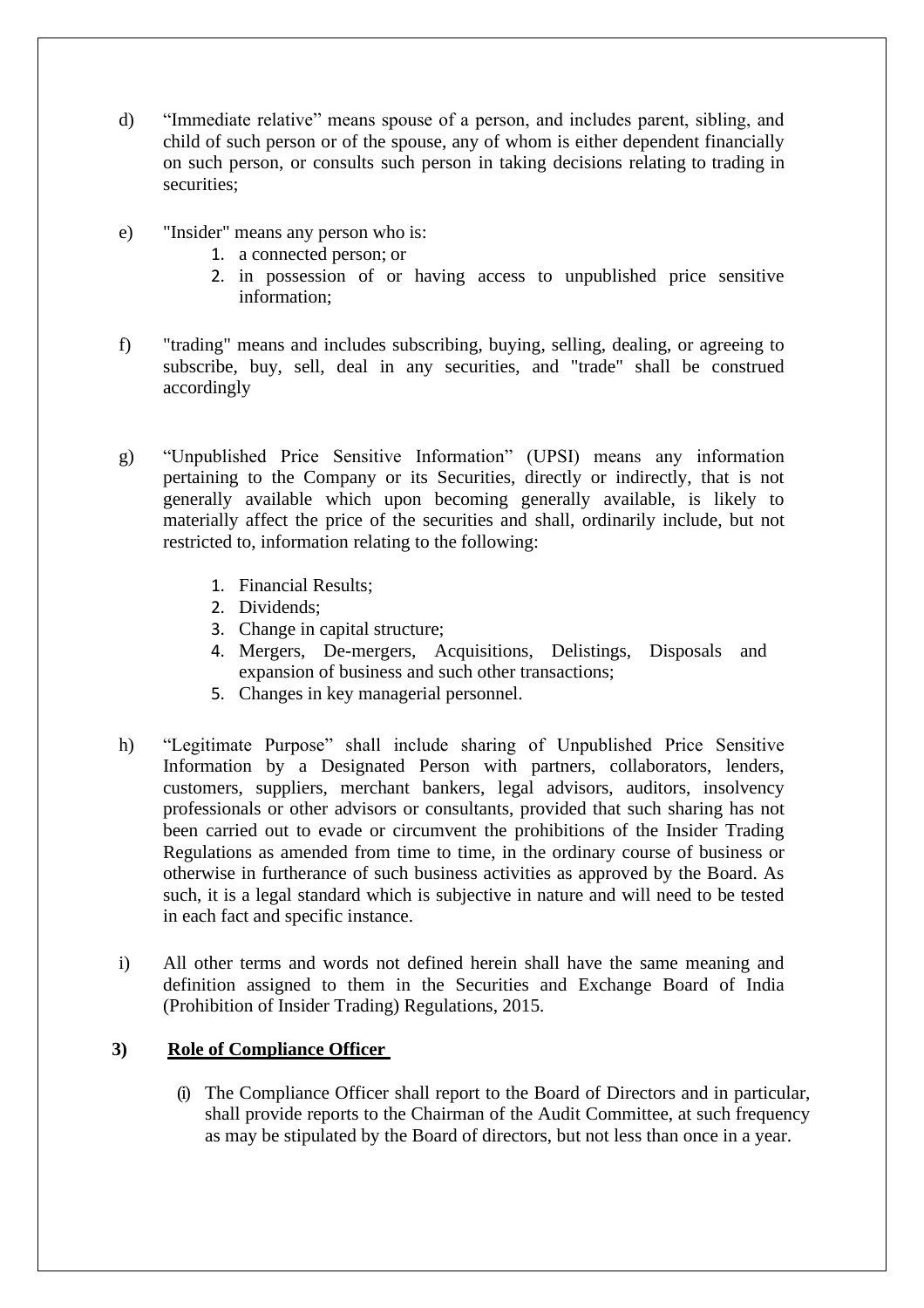- (ii) The Compliance Officer shall be responsible for setting forth policies, procedures, monitoring adherence to the rules for the preservation of Unpublished Price Sensitive Information, pre-clearing of trades as required under the Code, monitoring of trades for which pre-clearance is sought under the Code and the implementation of the Code under the overall supervision of the Board of Directors or the Head of the Company, as the case may be.
- (iii) Prior to approving any trades, the compliance officer shall be entitled to seek declarations to the effect that the applicant for pre-clearance is not in possession of any unpublished price sensitive information
- (iv) The compliance officer shall confidentially maintain a list of such securities as a "restricted list" which shall be used as the basis for approving or rejecting applications for pre-clearance of trades.
- (v) The compliance officer shall review the trading plan to assess whether the plan would have any potential for violation of these regulations and shall be entitled to seek such express undertakings as may be necessary to enable such assessment and to approve and monitor the implementation of the plan. Upon approval shall notify the plan to the respective stock exchanges.

#### **4) Disclosures**

#### **Initial Disclosures**

Every person on appointment as a Key Managerial Personnel or a Director of the Company or upon becoming a promoter or member of the promoter group shall disclose his holding of securities of the company as on the date of appointment or becoming a promoter, to the company within seven days of such appointment or becoming a promoter.

#### **Continual Disclosures**

Every Promoter, member of the promoter group, designated person and Director of every company shall disclose to the company the number of such securities acquired or disposed of within two trading days of such transaction if the value of the securities traded, whether in one transaction or a series of transactions over any calendar quarter, aggregates to a traded value in excess of ten lakh rupees or such other value as may be specified;

Every company shall notify the particulars of such trading to the stock exchange on which the securities are listed within two trading days of receipt of the disclosure or from becoming aware of such information.

The above disclosures shall be made in such form and such manner as may be specified by the Board from time to time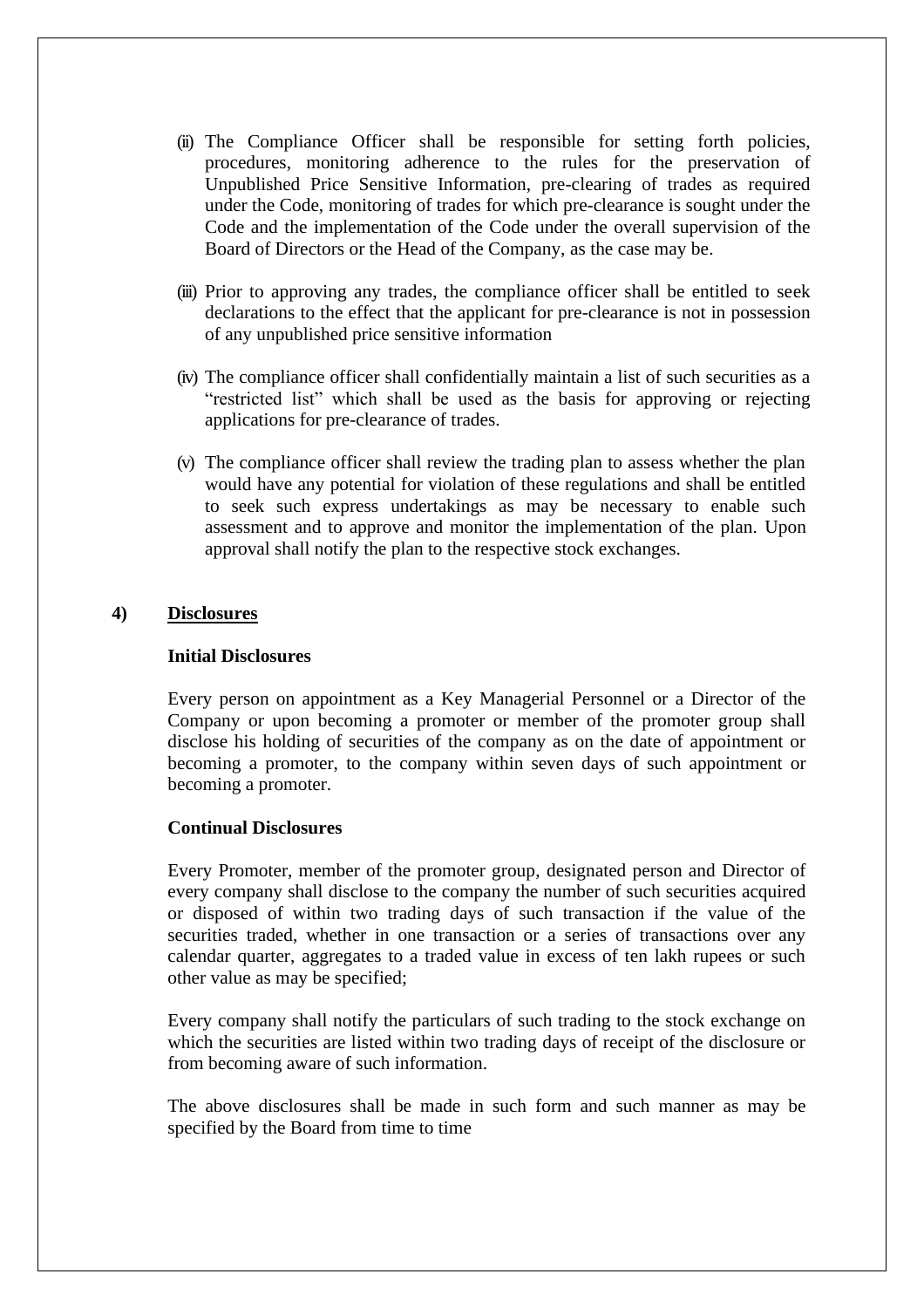#### **Disclosures by other connected persons.**

Any company whose securities are listed on a stock exchange may, at its discretion require any other connected person or class of connected persons to make disclosures of holdings and trading in securities of the company in such form and at such frequency as may be determined by the company in order to monitor compliance with these regulations.

## **5) Preservation of "Price Sensitive Information"**

Designated Persons shall maintain the confidentiality of all UPSI that may come to their knowledge or possession. Designated Persons shall not pass on such information to any person directly or indirectly except by following the Chinese wall procedure detailed in this Code.

## **Need to know basis**

The Company shall handle Unpublished Price Sensitive Information on a need to know basis, i.e. Unpublished Price Sensitive Information should be disclosed only to those within and outside the Company, who need to know such Unpublished Price Sensitive Information to discharge their duty and possession of such Unpublished Price Sensitive Information will not give rise to a conflict of interest or appearance of misuse thereof. While communicating Unpublished Price Sensitive Information, the Designated Person(s) is required to give due notice to such person(s) with whom the Unpublished Price Sensitive Information is shared, to maintain confidentiality of such information.

## **6) Prevention of misuse of UPSI**

- a. The Designated Persons shall not deal/ buy/sell/ pledge etc securities of the Company during Closure of the 'Trading Window', i.e. the period during which trading in the securities of the Company is prohibited. The Designated persons shall conduct all their dealings in the securities of the Company only during an open trading window. The Compliance Officer shall specify a Trading Window closure period during such time when price sensitive information remains unpublished. No Designated Person shall trade or deal with the Securities of the Company when the trading window is closed.
- b. The closure of trading Window for the purposes for which a specific notice/ intimation is required to be given to Stock Exchange shall commence from the date on which intimation of the date of Board meeting for consideration of any UPSI is given to Stock Exchange. However, if the circumstances so warrants, the time for closing of trading window may be increased or decreased by the Compliance Officer.
- c. The period of closure of trading window for the purposes for which no specific notice/ intimation is required to be given to Stock Exchange shall be advised by the Compliance Officer of the Company.
- d. The Trading Window shall be opened on third calendar day from the day on which UPSI is communicated to the Stock Exchange and becomes generally available.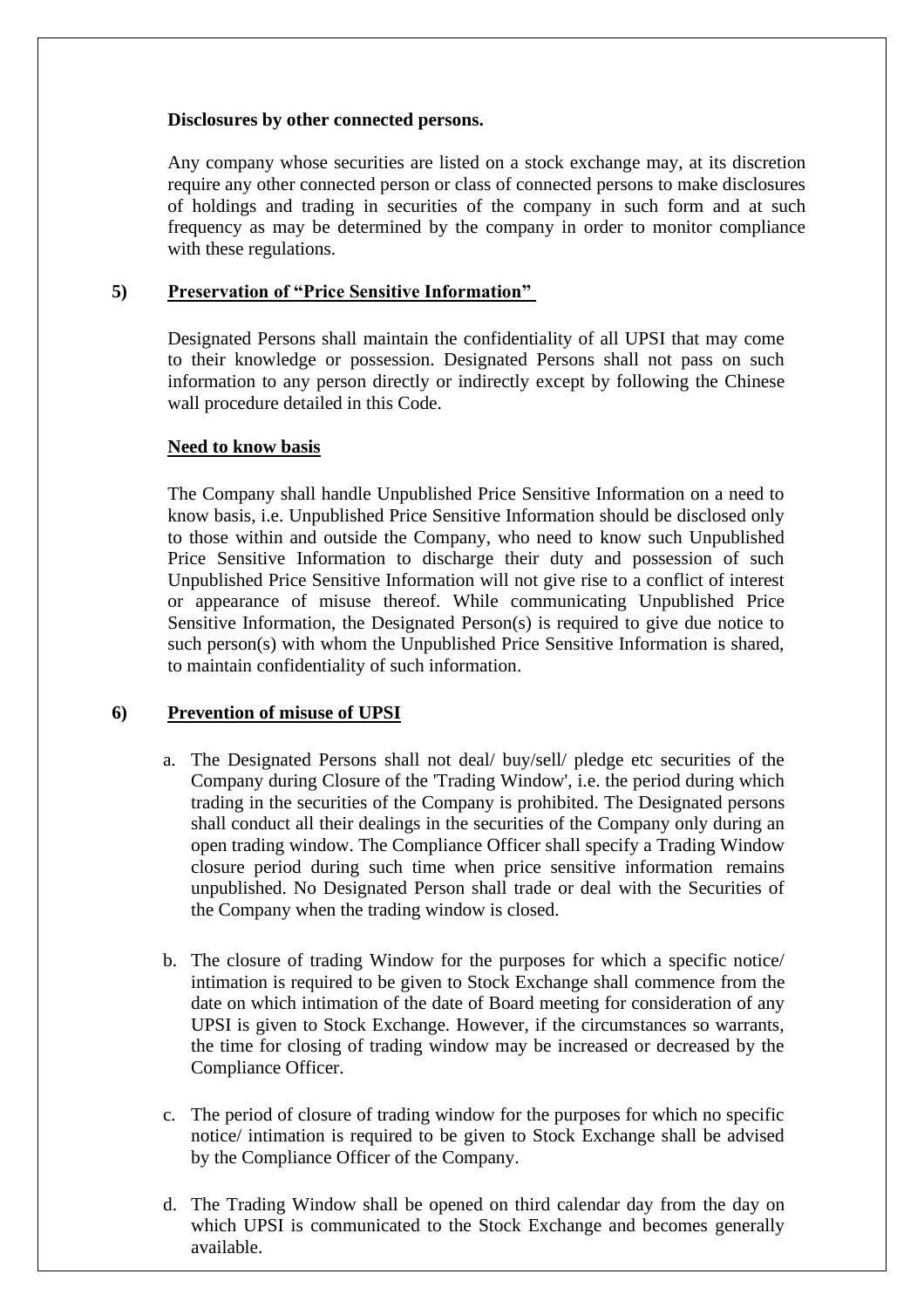e. The Compliance Officer shall communicate in writing such trading window to the concerned designated persons.

## **7) Pre-clearance of trades and other restrictions**

a) All Directors, Designated Person and their immediate relative shall complete execution of approved transaction in the securities within the expiry of the approved period and submit details of transaction within two trading days of execution in the format prescribed under Regulations.

The details of off-market trades are also required to be reported to the Company within two trading days of execution of transaction. The Obligation to disclose trading by the immediate relative of Designated Person/Directors or any other person for whom the Designated Person/Directors takes trading decision, lies on the Designated Person/Director.

b) An application stating, inter alia, the estimated number of securities that the Designated Person intends to deal in, the details as to the depository with which he has security account and the details as to the securities already held etc, for pre-clearance shall be made to the Compliance Officer of Company in the format specified in **Annexure 1**.

An undertaking shall also be executed in favour of the Company by such Designated Person incorporating, inter alia, the following clauses, as may be applicable:

- i. That the said Designated Person does not have any access or has not received UPSI up to the time of signing the undertaking.
- ii. That in case the said Designated Person has access to or receives UPSI after signing of the undertaking but before the execution of the transaction he/she shall inform the Compliance Officer(s) of the change in his position and that he/she would completely refrain from dealing in the securities of the Company till the time such information becomes public.
- iii. That he/she has not contravened the code of conduct for prevention of insider trading as notified by the company from time to time.
- iv. That he/she has made a full and true disclosure in the matter.
- c) All Designated Persons shall execute their order in respect of securities of the company within one week after the approval of pre-clearance is given. If the order is not executed within one week after the approval is given, the Designated Persons must pre-clear the transaction again and shall also inform the Compliance Officer of non-execution of the trade immediately stating the reasons for non execution of pre-cleared trade.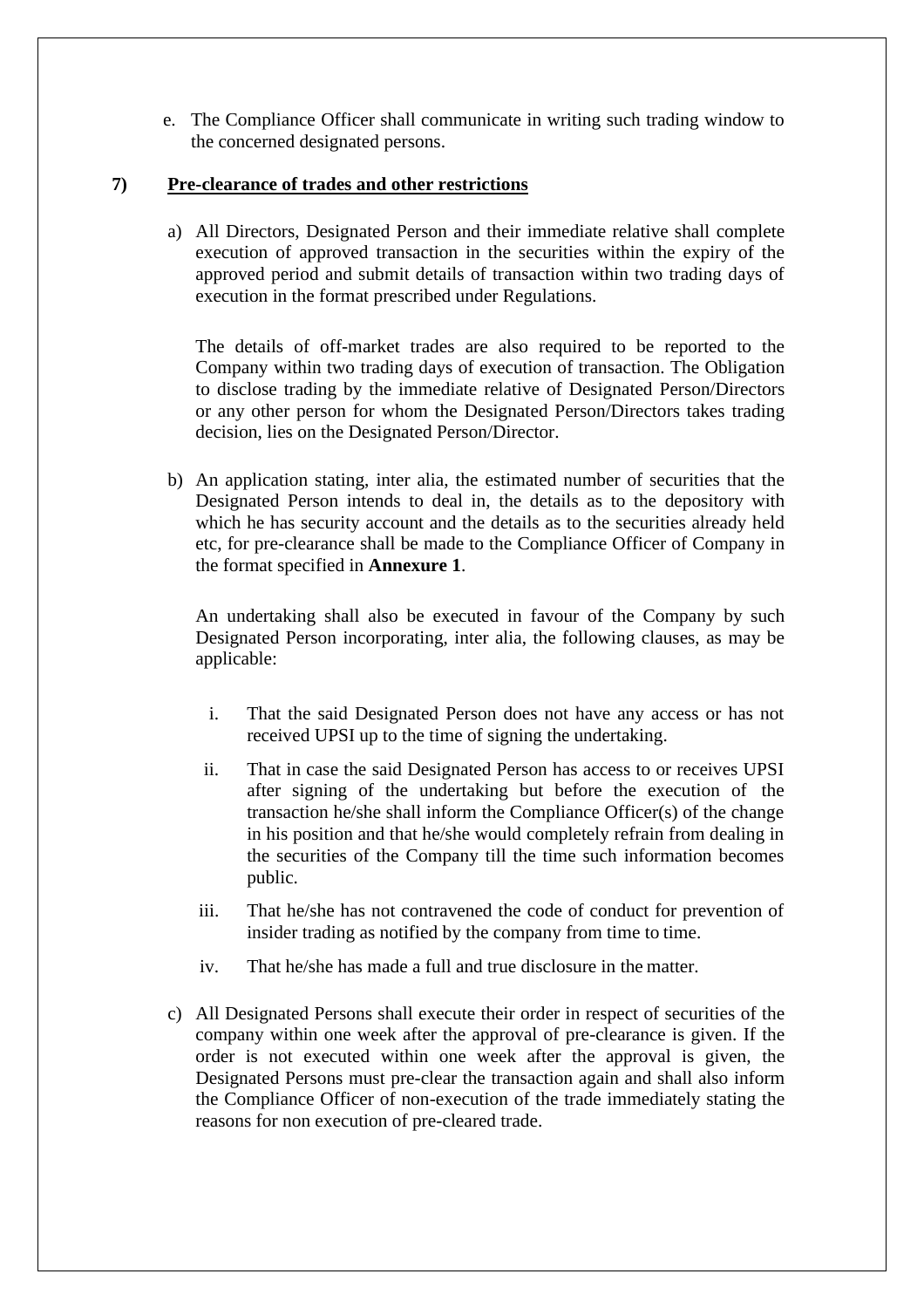- d) All Designated Persons who buy or sell any number of shares of the company shall not enter into an opposite transaction in those shares i.e. sell or buy any number of shares during the next six months following the prior transaction. All Designated Persons shall also not take positions in derivative transactions in the shares of the company at any time.
- e) In case the sale of securities is necessitated by personal emergency, the holding period may be waived by the compliance officer after recording in writing his/her reasons in this regard.

## **8) Trading Plan**

- a. The Designated Persons, who are expected to be in perpetual possession of unpublished price sensitive information, shall have an option to formulate their trading plan and present the same to Compliance Officer(s) for approval. Upon approval of Trading Plan, the Compliance Officer(s) shall notify the same to Stock Exchanges where securities of the Company are listed. When trades are done under an approved trading plan, the pre-clearance requirements specified under Clause 7 shall not apply to those trades. However, all other requirements like Trading Window, reporting of transactions etc shall apply to such trades.
- b. The Compliance Officer(s) shall review the trading plan to assess whether the plan would have any potential for violation of the Regulations and may seek such express undertakings as may be necessary to enable such assessment and to approve and monitor the implementation of the plan.
- c. The Trading plan shall comply with following requirements:
	- i. Trading/Dealing in securities will commence after six months of public disclosure of trading plan.
	- ii. No Trading/Dealing between twenty (20) trading days prior to last day of any financial period for which results are required to be announced and till second (2) trading day after disclosure of financial results.
	- iii. Trading plan should be for a period of at least 12 months and there should not be any time overlapping in two trading plans.
	- iv. Trading plan shall set out either the value of trades to be effected or number of securities to be traded along with the nature of trade and the intervals at or the dates on which such trades shall be effected
	- v. The Trading should not entail/result in market abuse.
	- vi. The trading plan once approved shall be irrevocable  $\&$  the insider shall mandatorily have to implement the plan, without being entitled to either deviate from it or to execute any trade in the securities outside the scope of the trading plan.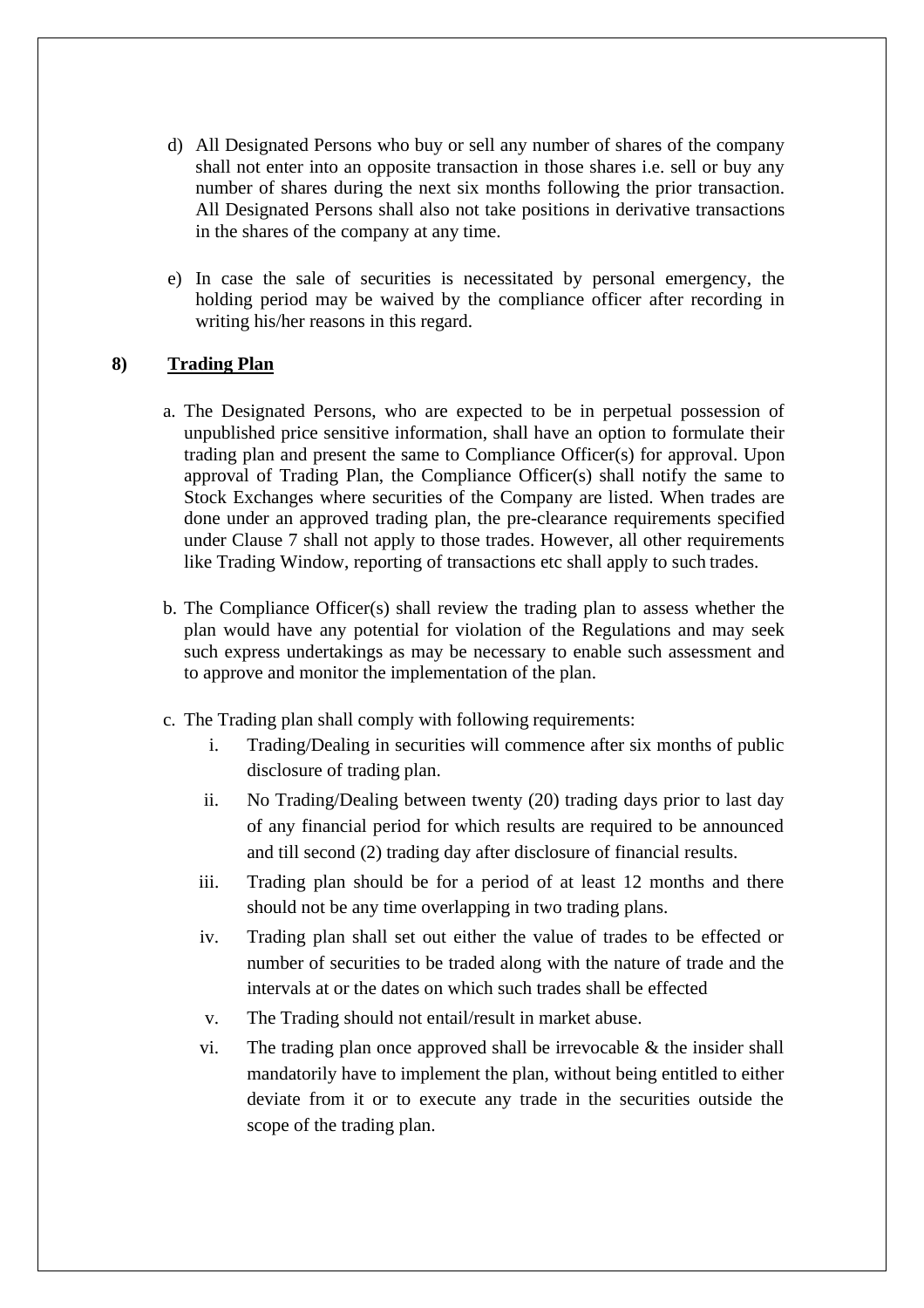## **9) Reporting Requirements for transactions in securities**

- a. All Designated Persons of the company shall be required to forward following details of their securities transactions to the Compliance Officer:
	- i. All holdings in securities of that company by Designated Persons at the time of joining the company or entering into contractual relationship with the Company, within 7 days from the date of joining or entering into contractual relationship (As per **Annexure – 2**);
- ii. Half yearly statement (April to September and October to March) of transactions in the securities, within 7 days from the end of the respective period (As per **Annexure – 3**) or as deemed fit by Compliance Officer; and
- iii. Annual statement of all holdings in securities as on  $31<sup>st</sup>$  of March, within 7 days thereof (As per **Annexure – 4**) or as deemed fit by Compliance Officer.
- b. The Compliance Officer shall maintain records of all the declarations in the appropriate form given by the Designated Persons for a minimum period of eight years.
- c. The Compliance Officer shall place before the Audit Committee, on a halfyearly / annual basis, all the details of dealing in the securities by Designated Persons of the company and the accompanying documents that such persons had executed under the pre-dealing procedure as envisaged in this code.

## **10) Penalty for contravention of code of conduct**

- a. Any Designated Persons who trades in securities or communicates any information for trading in securities in contravention of the code of conduct may be penalised and appropriate action may be taken by the company.
- b. Designated Persons of the company who violate the code of conduct shall also be subject to disciplinary action by the company, which may include wage freeze, suspension, ineligible for future participation in employee stock option plans etc.
- c. The action by the company shall not preclude SEBI from taking any action in case of violation of SEBI (Prohibition of Insider Trading) Regulations, 2015

## **11) Information to SEBI in case of violation of SEBI (Prohibition of Insider Trading) Regulations, 2015**.

In case it is observed by the Company/Compliance Officer that there has been a violation of SEBI (Prohibition of Insider Trading) Regulations, 2015, SEBI shall be informed by the Company.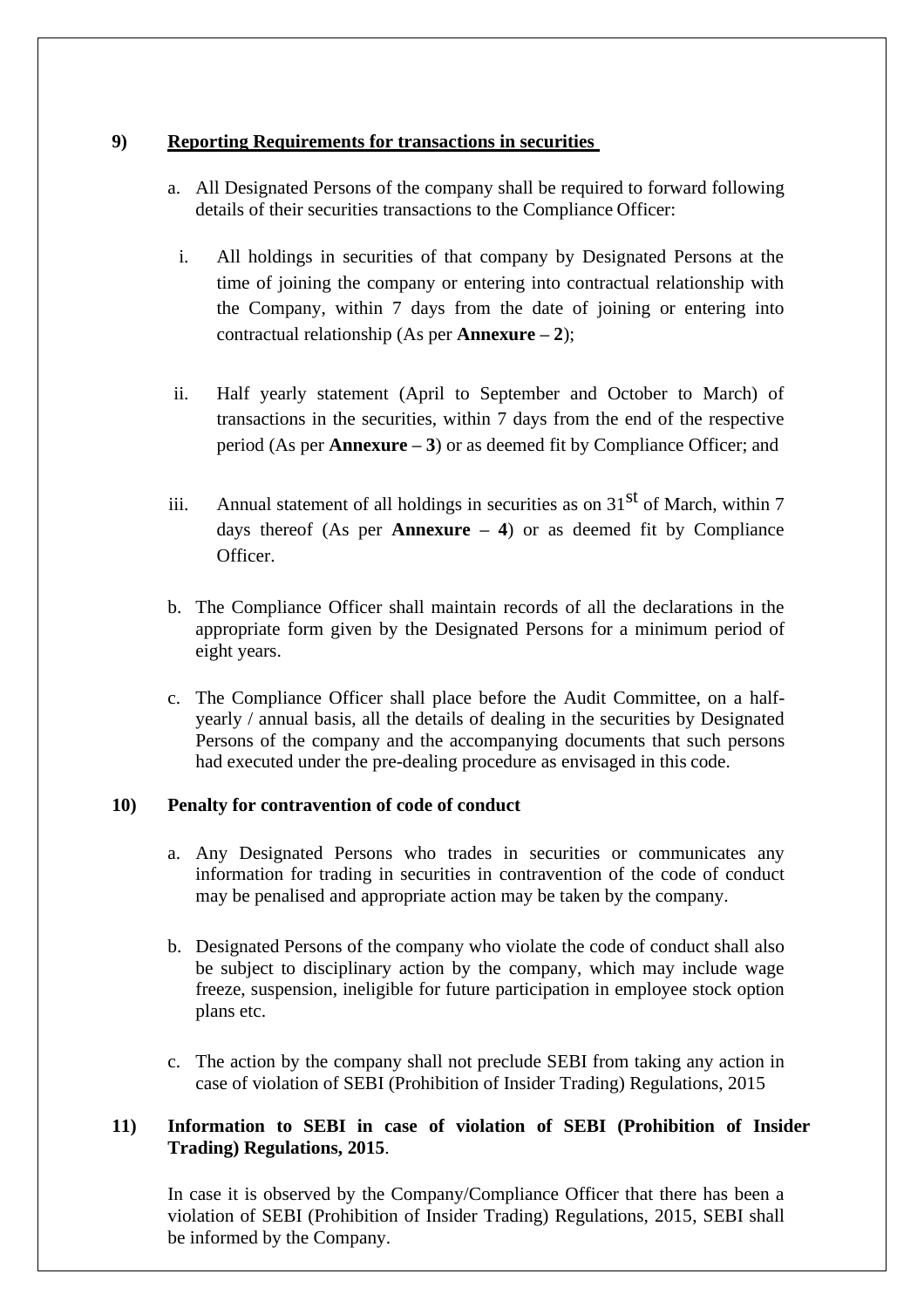## **PART B**

## **CODE OF FAIR DISCLOSURE PRACTICES**

#### **1) Corporate Disclosure Policy**

The object of the Policy is to ensure that the company gives timely and adequate disclosure of UPSI by following the below mentioned norms:—

#### **2) Prompt disclosure of UPSI**

- a) Price sensitive information shall be given to stock exchanges and disseminated on a continuous and immediate basis once credible and concrete information comes into being.
- b) The Company may also consider ways of supplementing information released to stock exchanges by improving Investor access to the public announcements by disclosing the same in the website.

#### **3) Overseeing and co-ordinating disclosure**

- a) The Compliance Officer is designated as Chief Investor Relations Officer (CIRO) to oversee the corporate disclosures.
- b) The CIRO shall be responsible for ensuring that the company complies with continuous disclosure requirements under the Listing Regulations and also under this Code, overseeing and co-ordinating disclosure of UPSI to stock exchanges, analysts, shareholders and media and educating staff on disclosure policies and procedure. In any case, UPSI shall not be shared on selective basis i.e. with analysts, media etc before making the UPSI publicly available.
- c) Information disclosure/dissemination shall normally be approved in advance by the CIRO.
- d) If information is accidentally disclosed without prior approval, the person responsible may inform the CIRO immediately, even if the information is not considered price sensitive.
- e) The Company shall not share any UPSI with any analysts or other market intermediaries who do not have a Code of Conduct as per the requirements of the Regulations.

#### **4) Responding to market rumors**

a) The CIRO is responsible for responding to any queries or requests for verification of market rumors by exchanges.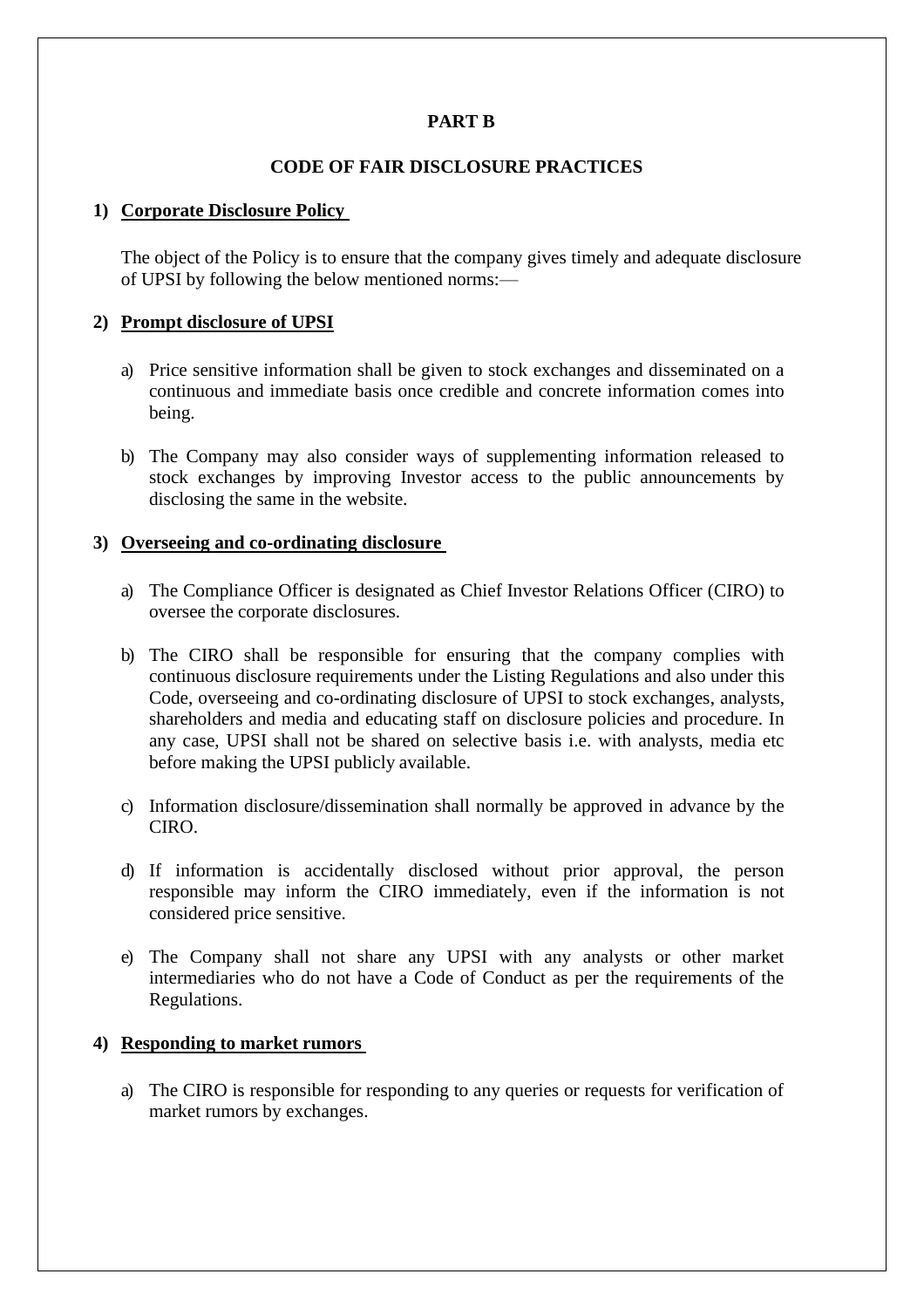b) The CIRO in consultation with the Board / Head of the Company is responsible for deciding whether a public announcement is necessary for verifying or denying rumours and then making the disclosure.

#### **5) Timely Reporting of shareholdings/ownership and changes in ownership**

Disclosure of shareholdings/ownership by major shareholders and disclosure of changes in ownership as provided under any Regulations made under the Act and the listing agreement shall be made in a timely and adequate manner.

## **6) Disclosure/dissemination of Price Sensitive Information with special reference to Analysts, Institutional Investors**

The Company should follow the guidelines given hereunder while dealing with analysts and institutional investors:

- (i) **Only Public information to be provided**  The Company shall provide only public information to the analyst/research persons/large investors like institutions. Alternatively, the information given to the analyst should be simultaneously made public, within 15 minutes of providing the information to the analyst/research persons/large investors like institutions.
- (ii) **Recording of discussion**  In order to avoid misquoting or misrepresentation, it is desirable that at least two company representatives be present at meetings with Analysts, brokers or Institutional Investors and discussion should preferably be recorded.
- (iii) **Handling of unanticipated questions**  The Company should be careful when dealing with analysts' questions that raise issues outside the intended scope of discussion. Unanticipated questions may be taken on notice and a considered response given later. If the answer includes price sensitive information, a public announcement should be made before responding.
- (iv) **Simultaneous release of Information**  When the company organises meetings with analysts, the company shall make a press release or post relevant information on its website after every such meet. The company may also consider live webcasting of analyst meets.

#### **7) Medium of disclosure/dissemination**

- a) Disclosure/dissemination of information may be done through various media so as to achieve maximum reach and quick dissemination.
- b) The Company shall ensure that disclosure to stock exchanges is made promptly.
- c) The Company may also facilitate disclosure through the use of its dedicated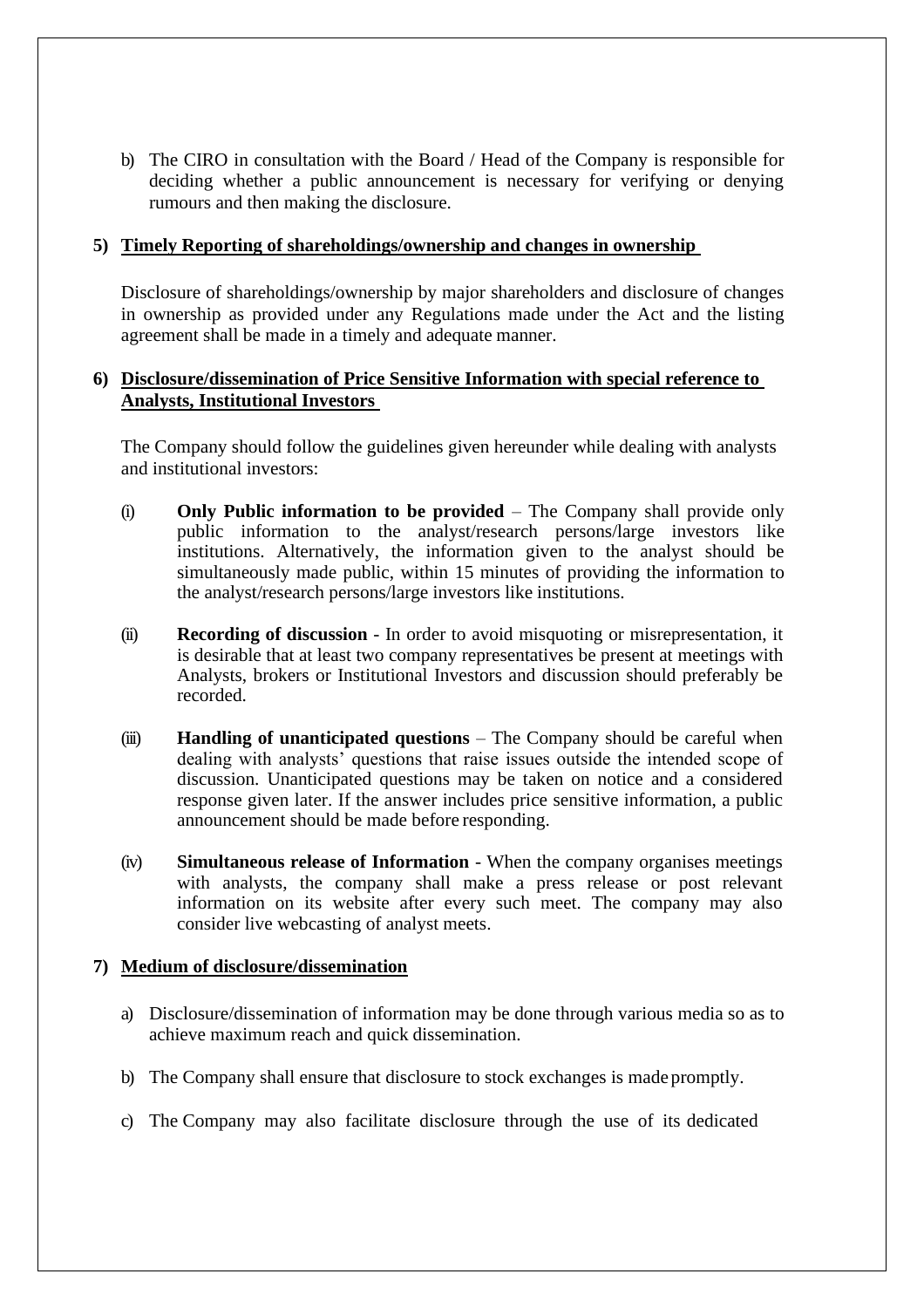Internet website.

- d) The Company's website(s) may provide a means of giving investors a direct access to analyst briefing material, significant background information and questions and answers.
- e) The information filed by the Company with exchanges under continuous disclosure requirement may be made available on the company's website(s).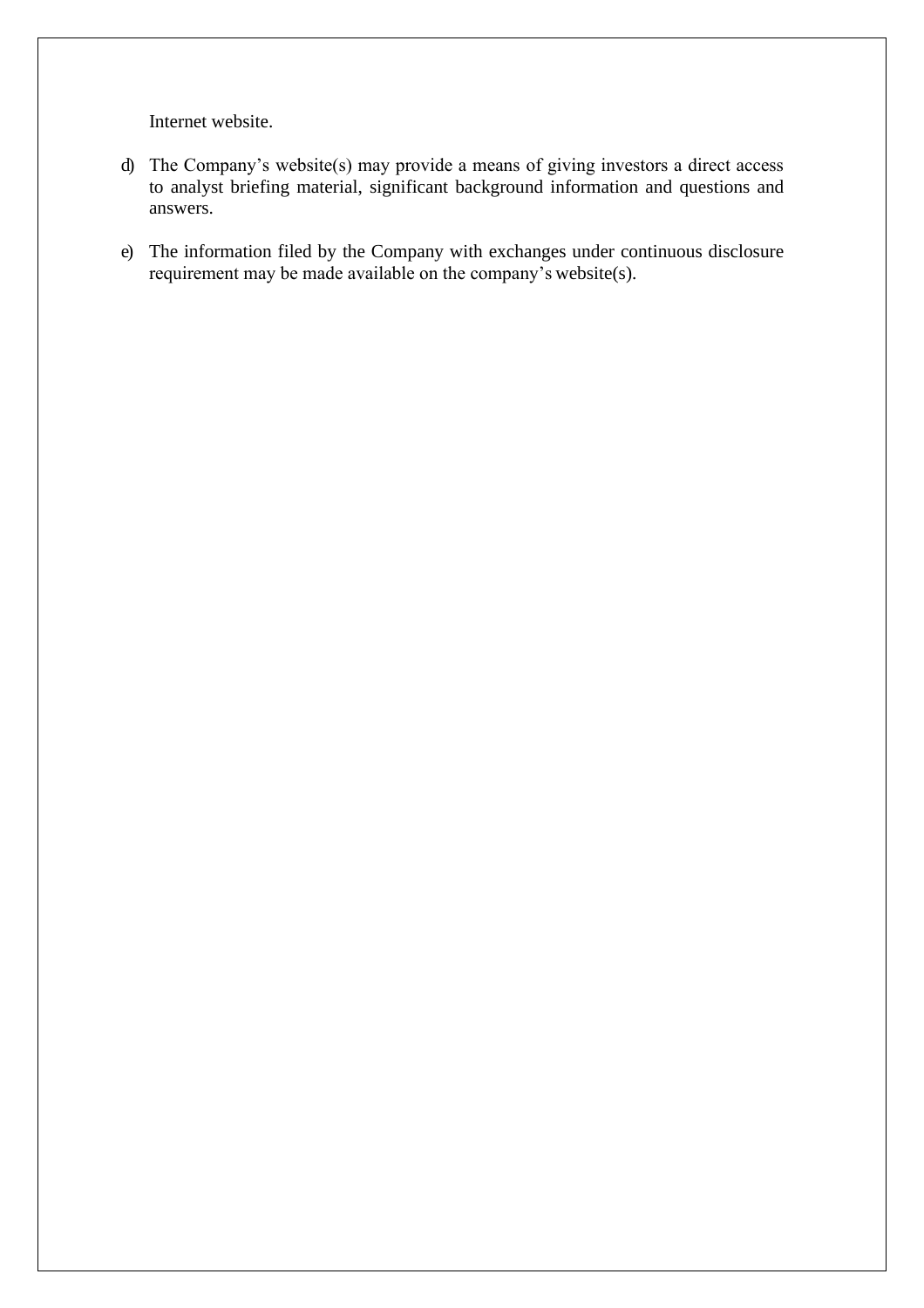## **PART C**

## **POLICY FOR DETERMINATION OF LEGITIMATE PURPOSES**

## *[Pursuant to Regulation 3 (2A) of SEBI (Prohibition of Insider Trading) Regulations, 2015]*

This Policy, which is part of "Codes of Fair Disclosure and Conduct" formulated under Regulation 8 of SEBI (Prohibition of Insider Trading) Regulations 2015, is known as "Policy for Determination of Legitimate Purposes" hereinafter referred to as the "Policy". This Policy is prepared in accordance with Regulation 3(2A) of SEBI (Prohibition of Insider Trading) (Amendment) Regulations, 2018.

## **OBJECTIVE**

The policy is formulated with an objective to identify 'Legitimate Purposes' for which an insider is entitled to communicate, provide, or allow access to any unpublished price sensitive information (UPSI), relating to The Waterbase Limited (the Company), its listed securities or securities which are proposed to be listed, to any person including other insiders, in the ordinary course of business.

## **DEFINITION**

*"Insider"*‐ Any person in receipt of UPSI pursuant to a "legitimate purpose" shall be considered as an "insider" for purpose of these regulations and due notice shall be given to such persons (Insiders) to maintain confidentiality of such unpublished price sensitive information in compliance with these regulations.

*"Legitimate" Purposes"* shall mean sharing of UPSI in the ordinary course of business by an Insider with partners, collaborators, lenders, customers, suppliers, merchant bankers, legal advisors, auditors, insolvency professionals or other advisors or consultants, any other person with whom UPSI is shared provided that such sharing has not been carried out to evade or circumvent the prohibitions of these regulations.

## **SHARING OF UPSI FOR LEGITIMATE PURPOSE**

The UPSI shall be shared by any person(s) authorized by the Board of Directors or Chief Investor Relations Officer (CIO) of the Company, in this behalf, only in furtherance of legitimate purpose(s) which shall include the following;

i. Sharing of UPSI in the ordinary course of business by any Insider, Designated Person, or by any Authorized person with existing or proposed partners, collaborators, lenders, customers, suppliers, merchant bankers, legal advisors, auditors, insolvency professionals or other advisors or consultants.

ii. Sharing of UPSI where such communication is in furtherance of performance of duty

iii. Sharing of UPSI for discharge of legal obligation(s).

iv. Sharing of UPSI for any other genuine or reasonable purpose as may be determined by the CIO of the Company.

v. Sharing of UPSI for any other purpose as may be prescribed under the Securities Regulations or Company Law or any other law for the time being in force, in this behalf, as may be amended from time to time.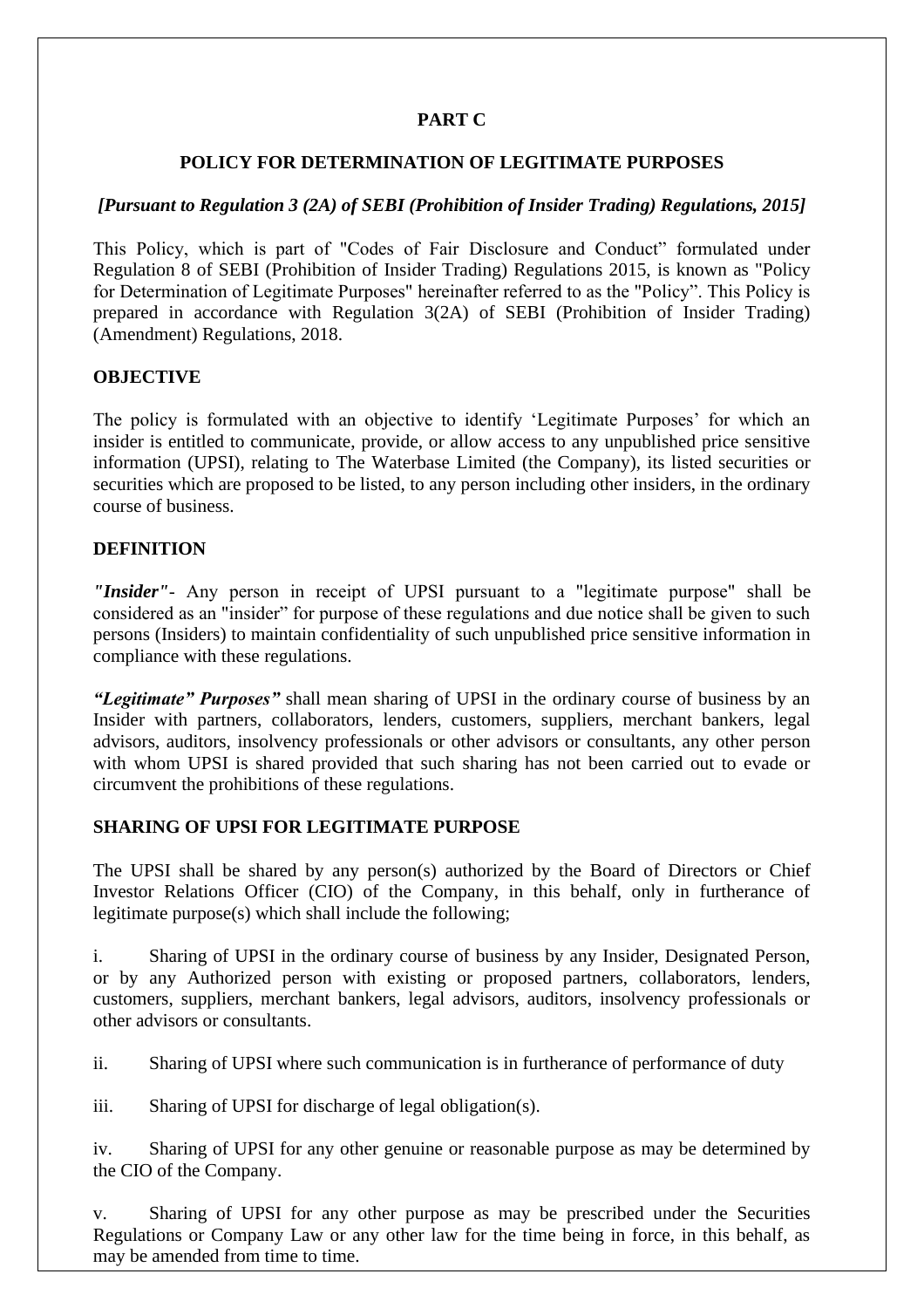## **ISSUE OF NOTICE TO THE RECIPIENT OF UPSI**

Any person in receipt of unpublished price sensitive information pursuant to a "legitimate purpose" shall be considered an "insider" for purposes of this Code and due notice shall be given to such persons;

i. To make aware such person that the information shared is or would be UPSI.

ii. To make aware to such person the duties and responsibilities attached to the receipt of such UPSI and the liability attached to misuse of UPSI.

iii. To instruct such person to maintain confidentiality of such unpublished price sensitive information in compliance with these regulations.

## **DIGITAL DATABASE**

The Board of Directors shall ensure that a structured digital database is maintained containing the names of such persons or entities, as the case may be, with whom UPSI is shared along with the Permanent Account Number (PAN) or any other identifier authorized by law, where PAN is not available. Such database shall be maintained with adequate internal controls and checks, such as time stamping, audit trails, etc. to ensure non-tampering of the database.

## **RESTRICTIONS ON COMMUNICATION AND TRADING BY INSIDERS**

The Board of Directors shall require the parties to execute agreements to contract confidentiality and non‐disclosure obligations on the part of such parties and such parties shall keep information so received confidential and shall not otherwise trade in securities of the Company when in possession of unpublished price sensitive information.

## **AMENDMENT**

The Board of Directors of the Company, subject to applicable laws, rules & Regulations, may amend / substitute any provision(s) with a new provision(s) or replace this entire Policy with a new Policy. In any circumstance where the terms of this Policy differ from any law, rule, regulation etc. for the time being in force, the law, rule, regulation etc. shall take precedence over this Policy. This Policy and any subsequent amendment(s) thereto, shall be promptly intimated to the Stock Exchanges, if required under SEBI (Listing Obligations and Disclosure Requirements) Regulations, 2015 and/or SEBI (Prohibition of Insider Trading) Regulations, 2015 and any amendment, re-amendment or re-enactment thereto.

For and on behalf of the Board

Sd/-

Vikramaditya Mohan Thapar Chairman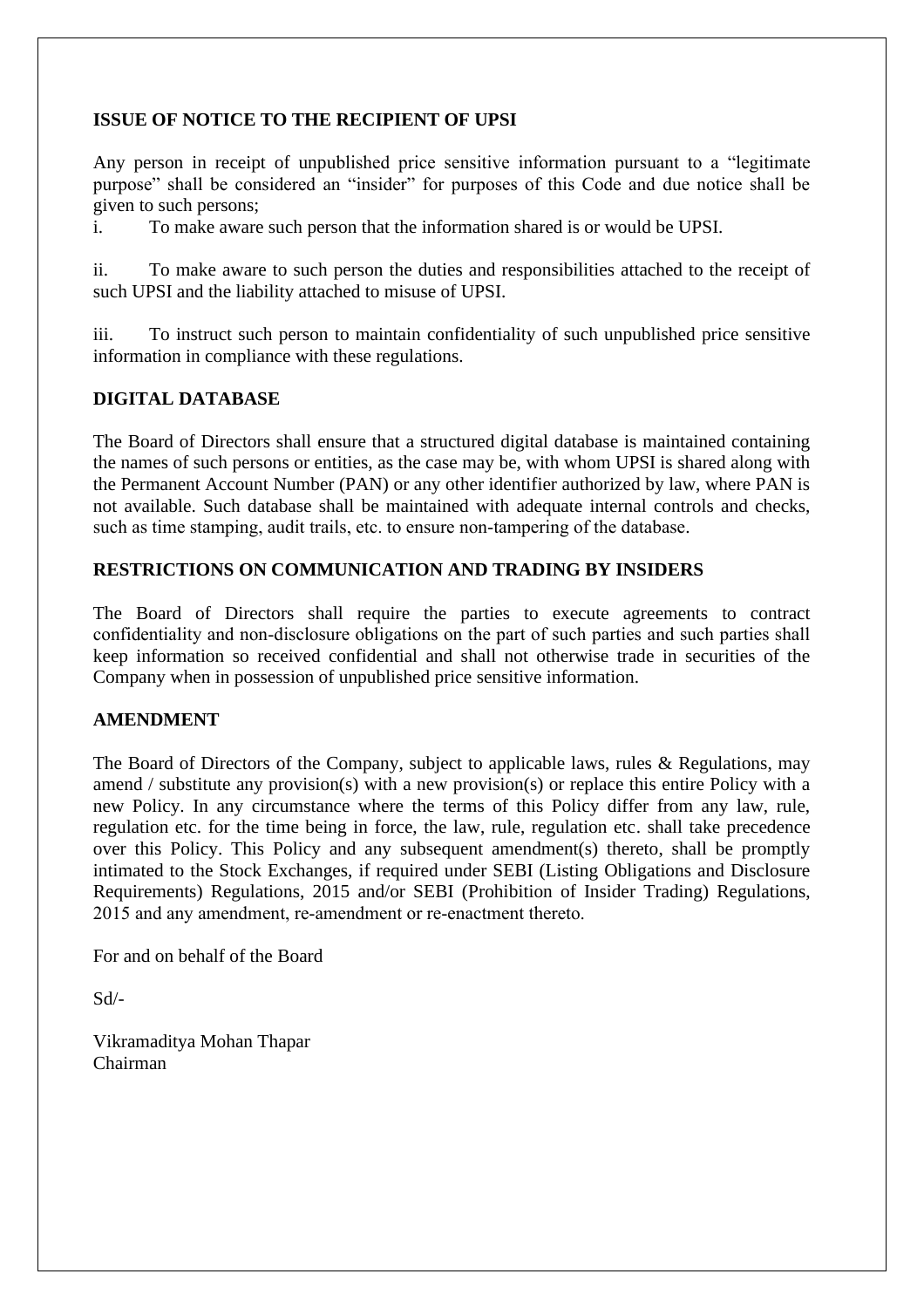#### **Annexure – 1**

To

The Compliance Officer The Waterbase Limited

#### **APPLICATION FOR PRE-CLEARANCE**

As on date I /my dependent Shri. am/is holding shares in your Company, under Folio No. / DP ID – Client ID . I/my dependent am/is desirous of dealing (purchase/sell) Shares approval for the same under the Code of Conduct for Prevention of Insider Trading.

I hereby state that--

- a) I am not depending on/using any price sensitive information as defined in the Code that has not become public.
- b) In the event that I have access to or received any information that could be construed as "Unpublished Price Sensitive Information" as defined in the code, after the signing of this undertaking but before executing the transaction for which approval is sought, I shall inform the Compliance Officer of the same and shall completely refrain from dealing in the securities of the company until such information becomes public;
- c) I have not contravened the provisions of the code of conduct for prohibition of insider trading as notified by the company from time to time.
- d) I have made full and true disclosure in the matter.

NAME : PAN : SIGNATURE : DATE :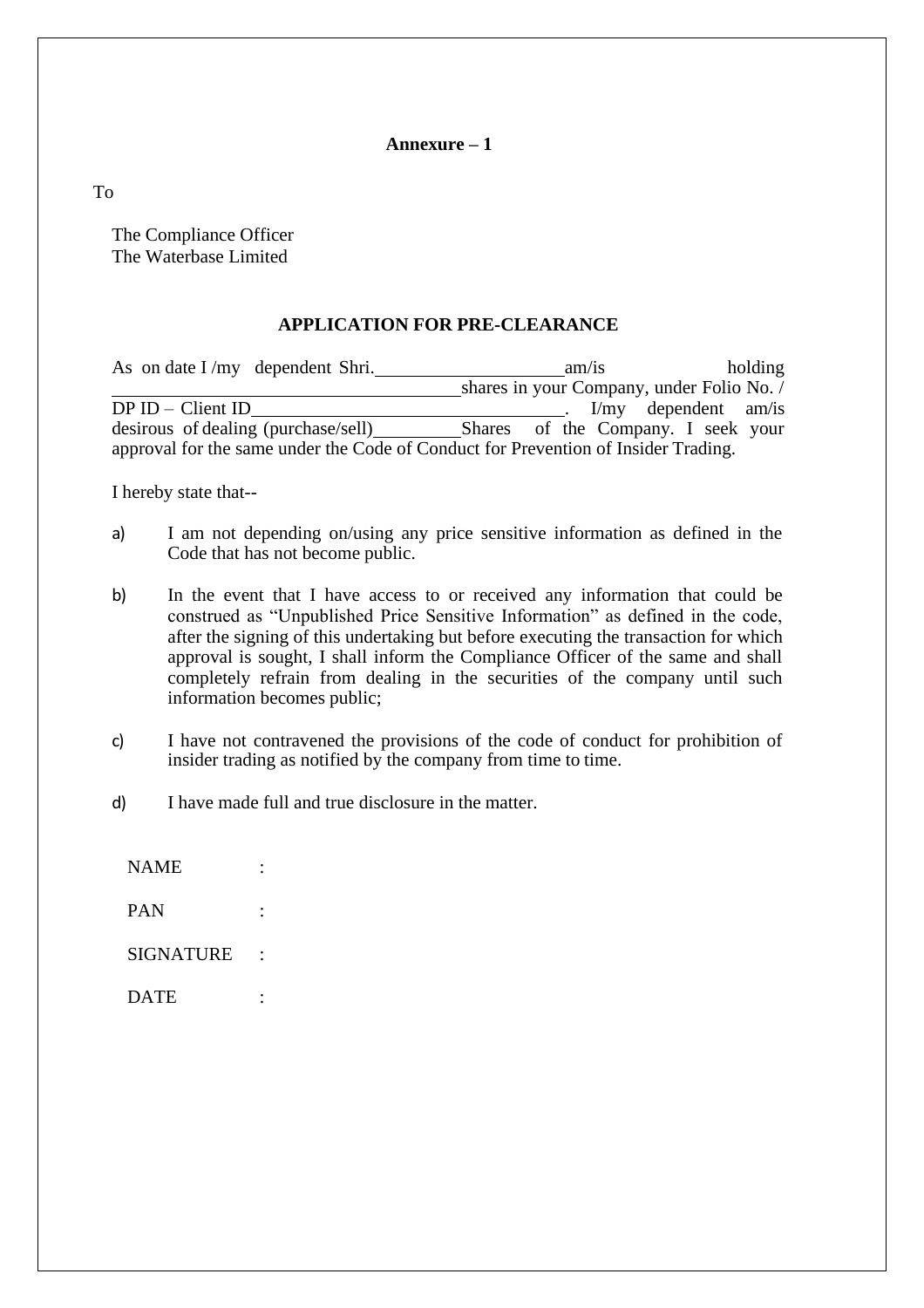#### **Annexure - 2**

## **DISCLOSURE OF PARTICULARS BY DESIGNATED PERSONS**

Date:

To The Compliance Officer The Waterbase Limited

Dear Sir,

My/ Our details are as under:

| NAME OF DESIGNATED PERSON |       |                                        |
|---------------------------|-------|----------------------------------------|
| Emp. No:                  | Grade | Department                             |
| Location                  |       | Date of Appointment/ Date of Agreement |
| PAN No                    |       |                                        |

Pursuant to the provisions of SEBI (Prohibition of Insider Trading) Regulations, 2015, and the Company's Code of Conduct for prevention of insider trading, I hereby declare that I/we

Do not hold any securities as on date Hold securities as per details given below

|             |                |                    |         | DPID / Client<br>ID |         |
|-------------|----------------|--------------------|---------|---------------------|---------|
| Name of the | First or joint | Folio No.          | Holding | (Electronic         | holding |
| holder      | holder         | (Physical<br>form) |         | form)               |         |
|             |                |                    |         |                     |         |
|             |                |                    |         |                     |         |

\*\* indicate "F" where the named holder it first holder of the securities and "J" where he/she is the joint holder of the securities.

All DP IDs and Client IDs to be furnished even if no securities of the Company are held. I hereby declare that the above details are true, correct and complete in all respects.

NAME :

SIGNATURE

DATE :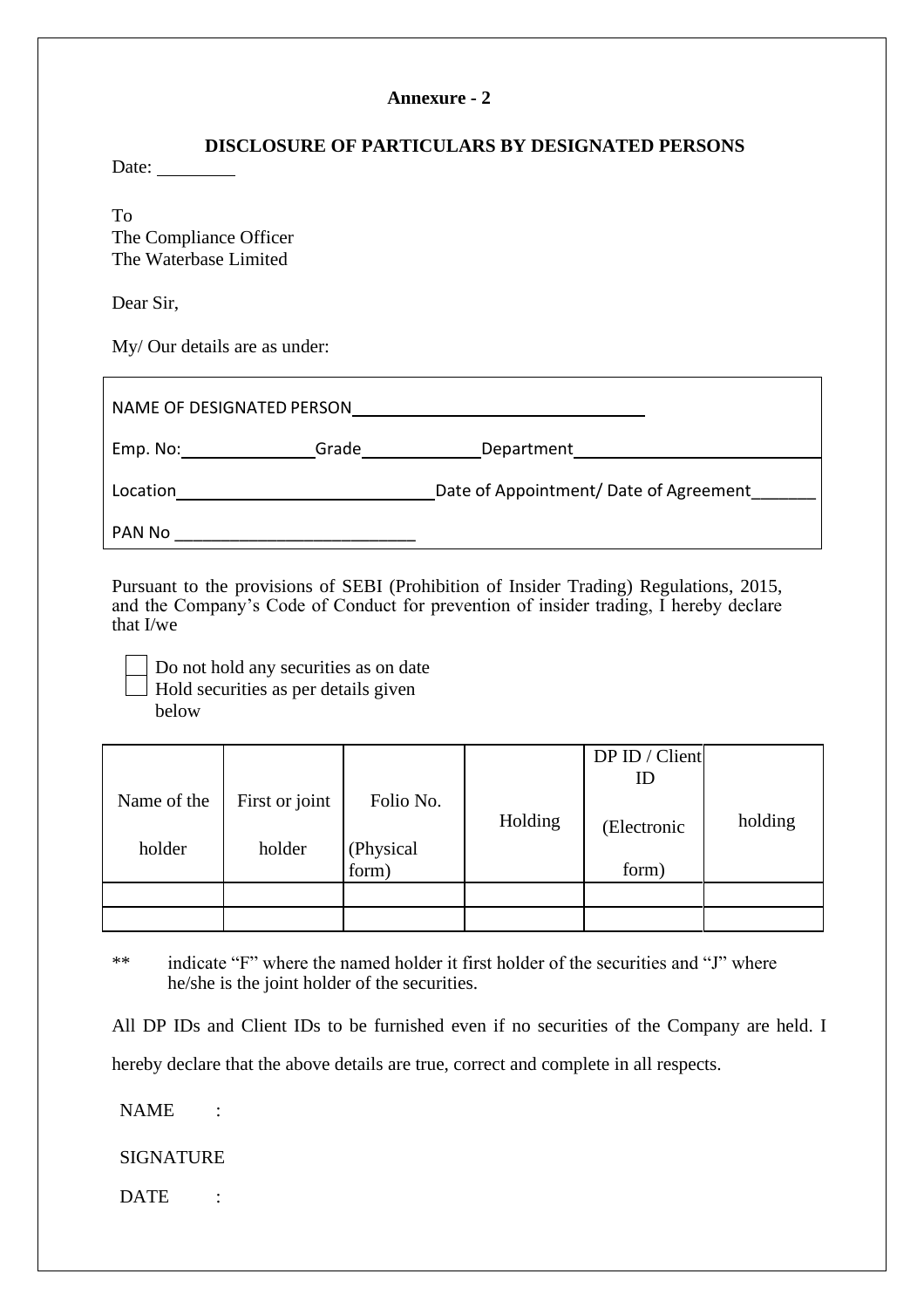## **Annexure - 3**

To

The Compliance Officer The Waterbase Limited

## **HALF YEARLY DISCLOSURE OF TRANSACTIONS BY DESIGNATED PERSONS**

| <b>Reporting Period</b>   |                                                  | 6 months ended            |                 |               |                           |
|---------------------------|--------------------------------------------------|---------------------------|-----------------|---------------|---------------------------|
| Name of Designated Person |                                                  |                           |                 |               |                           |
| PAN No:                   |                                                  |                           |                 |               |                           |
| Date of<br>purchase       | $No.$ of shares                                  | <i>Price per</i><br>share | Date of<br>Sale | No. of shares | <i>Price per</i><br>share |
|                           |                                                  |                           |                 |               |                           |
|                           |                                                  |                           |                 |               |                           |
|                           |                                                  |                           |                 |               |                           |
|                           |                                                  |                           |                 |               |                           |
|                           |                                                  |                           |                 |               |                           |
| <b>TOTAL</b>              |                                                  |                           | <b>TOTAL</b>    |               |                           |
| <b>Half</b> Year          | Total no. of shares held at the beginning of the |                           |                 |               |                           |
| Year                      | Total no. of shares held at the end of the Half  |                           |                 |               |                           |

NAME :

SIGNATURE :

DATE :